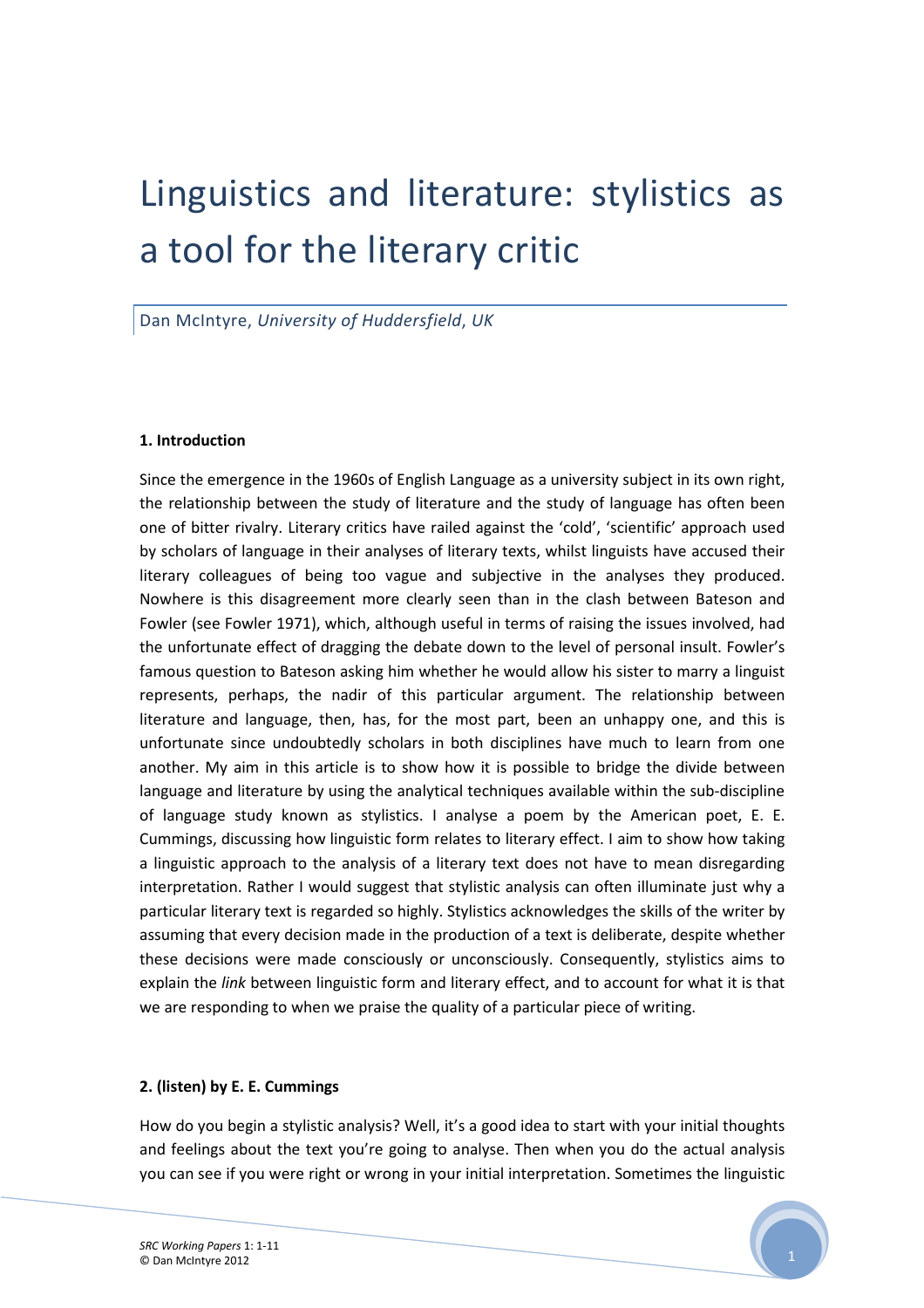structure of the text will not support your interpretation, in which case you may have to reconsider this in the light of your analysis. This is why stylistics is useful as a method of interpreting texts. Let's begin, then, by looking at our chosen poem.

'(listen)' is taken from E. E. Cummings' 1964 collection 73 Poems, of which it is number 63. None of the poems in the collection have titles but are instead referred to by number. However, for ease of reference I have used the first line of the poem as a title. A transcript of the poem is given on page 2. The poem '(listen)' is typical of Cummings' style and contains some striking irregularities of form in comparison to 'traditional' poetry. You can notice, for example, the lack of capitalisation where you might normally expect it, the strange use of punctuation and the seemingly odd structure of particular phrases. Cummings' poems all use lots of deviation and '(listen)' is no exception. The poem is on the next page: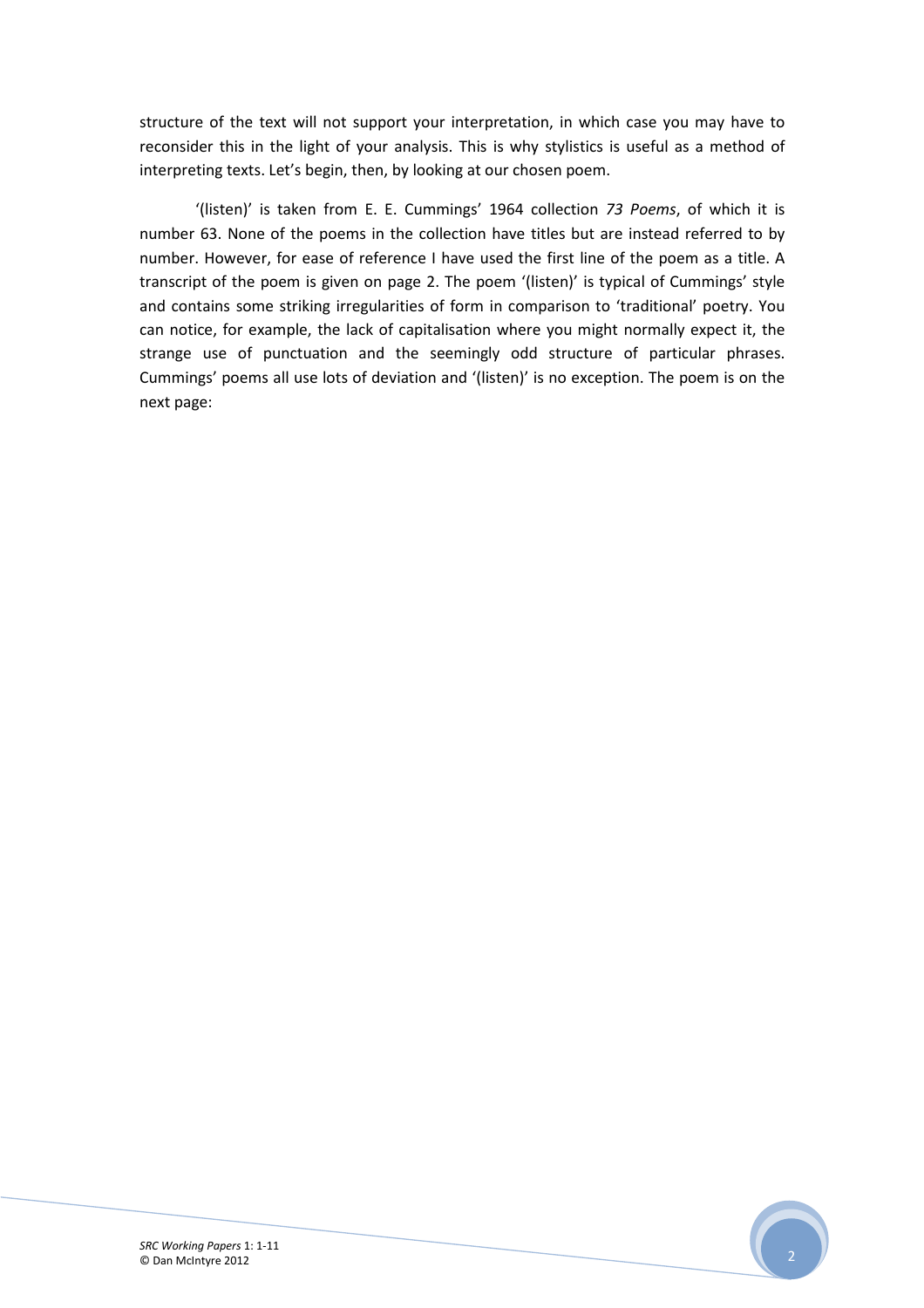| $[1] % \includegraphics[width=0.9\columnwidth]{figures/fig_1a} \caption{The figure shows the number of times, and the number of times, and the number of times, and the number of times, are indicated with the number of times, and the number of times, are indicated with the number of times.} \label{fig:2}$ | (listen)                                                                                                  |
|-------------------------------------------------------------------------------------------------------------------------------------------------------------------------------------------------------------------------------------------------------------------------------------------------------------------|-----------------------------------------------------------------------------------------------------------|
| $[5]$                                                                                                                                                                                                                                                                                                             | this a dog barks and<br>how crazily houses<br>eyes people smiles<br>faces streets<br>steeples are eagerly |
|                                                                                                                                                                                                                                                                                                                   | tumbl                                                                                                     |
| $[10]$                                                                                                                                                                                                                                                                                                            | ing through wonder<br>ful sunlight<br>$-$ look $-$<br>selves, stir: writhe<br>o-p-e-n-i-n-g               |
|                                                                                                                                                                                                                                                                                                                   | are(leaves;flowers)dreams                                                                                 |
| $[15]$                                                                                                                                                                                                                                                                                                            | , come quickly come<br>run run<br>with me now<br>jump shout(laugh<br>dance cry                            |
|                                                                                                                                                                                                                                                                                                                   | sing)for it's Spring                                                                                      |
| $[20]$                                                                                                                                                                                                                                                                                                            | - irrevocably;<br>and in<br>earth sky trees<br>:every<br>where a miracle arrives                          |
| $[25]$                                                                                                                                                                                                                                                                                                            | (yes)                                                                                                     |
| $[30]$                                                                                                                                                                                                                                                                                                            | you and I may not<br>hurry it with<br>a thousand poems<br>my darling<br>but nobody will stop it           |
|                                                                                                                                                                                                                                                                                                                   | With All The Policemen In The World                                                                       |

(E. E. Cummings, 73 Poems)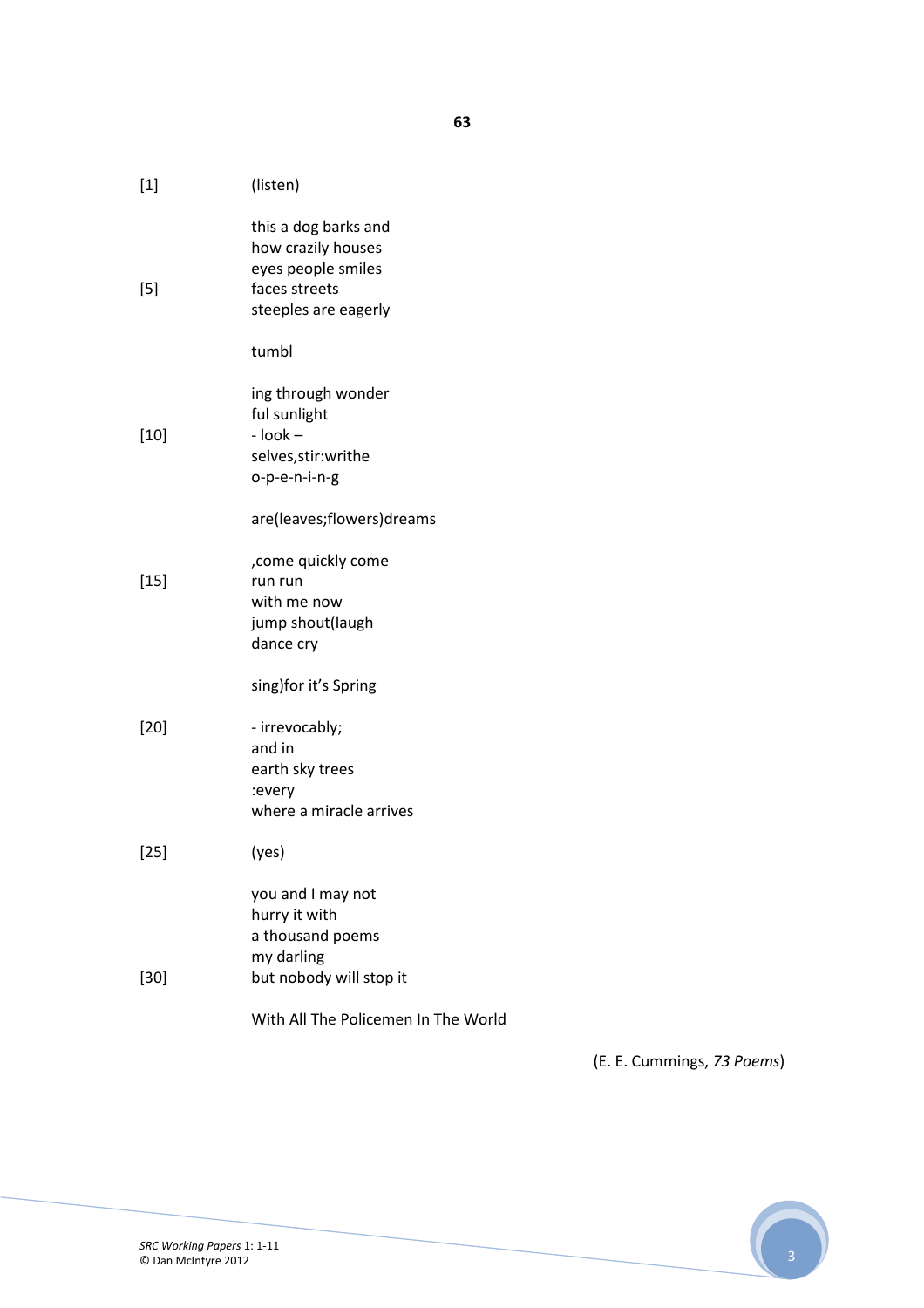One of the reasons for this is Cummings' desire to break with more conventional poetic traditions. However, his use of deviation is not simply for shock value, and the linguistic choices he makes are by no means arbitrary. Despite this, such extreme deviation can make it difficult for us to interpret his poems. In the past, some critics have even disregarded his seemingly odd use of language, claiming that it is of no interpretative significance. R. P. Blackmur, for example, a critic writing in 1954, had this to say about the strange linguistic choices in Cummings' poems:

…extensive consideration of these peculiarities today has very little importance, carries almost no reference to the meaning of the poems.

#### (Blackmur 1954: 320)

The view that Blackmur gives is now extremely dated. What he refers to as 'peculiarities' are in fact highly significant linguistic deviations, and it is important for us to assume that every element of any piece of writing has a possible interpretative significance. You might ask if this is actually the case. Do we really infer meaning from every bit of a text? Well, the evidence we have would suggest that we do. Researchers such as Van Peer (1980; 1986) have found that readers do indeed pick up on the smallest details of a text and use them to construct a meaningful interpretation. A stylistic analysis of our poem will enable us to explain the foregrounding within it thoroughly, and will also show how stylistics can be a valuable tool for the literary critic.

Let's start with an initial interpretation of the poem. Like many of Cummings' poems, '(listen)' appears to be a celebration of the imminent arrival of Spring and all the joy and newness this brings. There is a dynamic feel to the poem and, of course, along with the references to new life we can note the related sexual connotations; the poem seems also to be an address to a lover to share the poet's happiness, and to acknowledge the inevitability of the natural world and all that this encompasses. The themes of Spring and sex, and nature and man are thus intertwined, creating the quirky humour typical of Cummings  $-$  in this case, a double-meaning plea to a lover to let nature take its course. The poem is not overtly descriptive in its treatment of Spring. Instead we seem to be presented with a set of random images (e.g. houses, smiles, people, streets) and actions. We'll look at the significance of this factor in creating what we perceive to be a poem about Spring in section 3.1. To sum up, then, the speaker appears to be saying that, like the arrival of Spring, his love is inevitable and cannot be stopped.

'(listen)' is not a particularly difficult poem in terms of the complexity of the subject matter. What is more difficult is to relate the numerous 'strange' stylistic features that Cummings has chosen to use to our general interpretation. We can begin to do this by looking at the most foregrounded features of the poem; that is, the bits of the poem that stand out because they seem unusual. So, now that we've got an initial interpretation of the poem, we can move on and try a thorough linguistic analysis of it.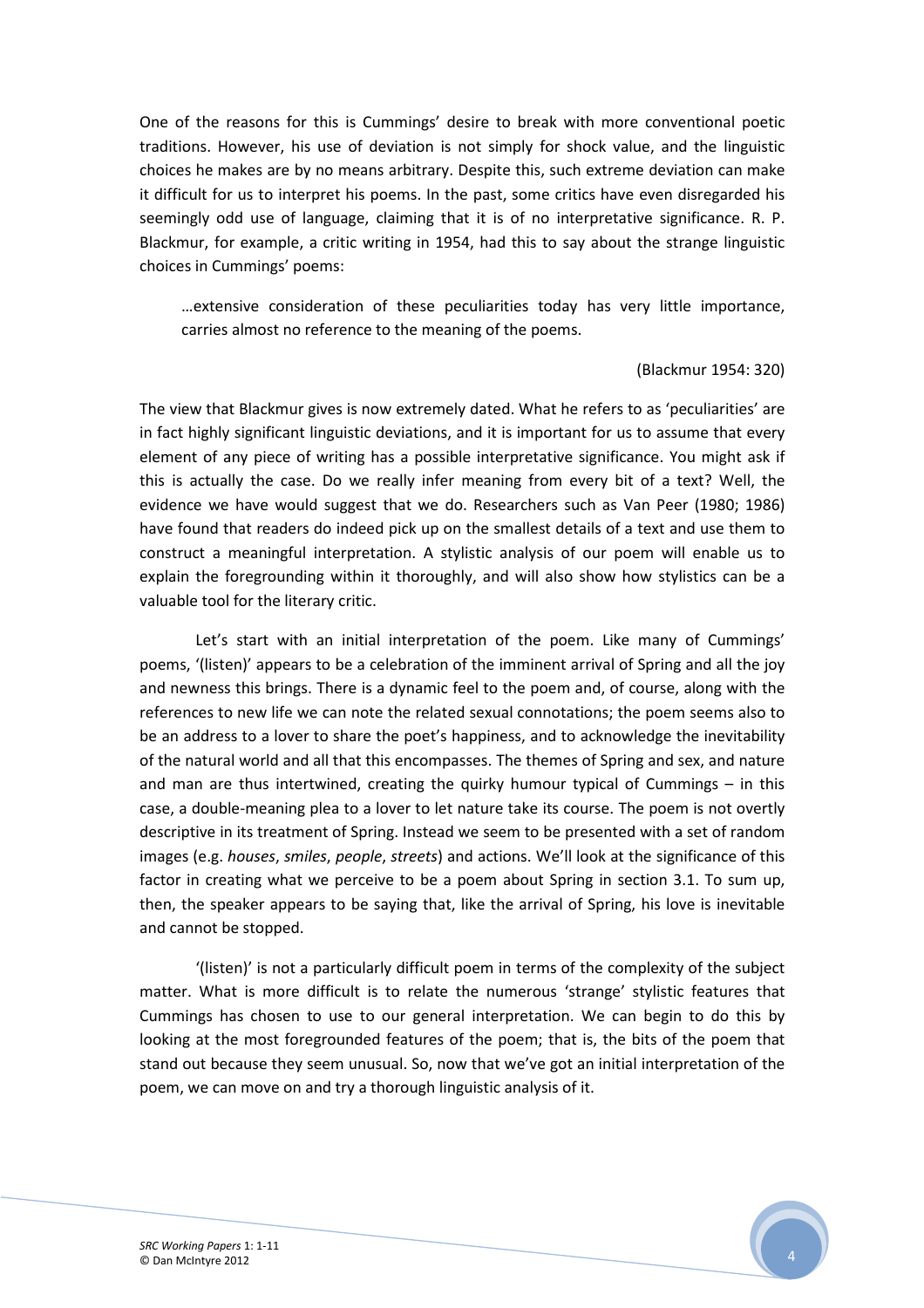# 3. Analysis

My initial interpretation of '(listen)' came about solely as a consequence of looking at the words in the poem. I wasn't, for example, thinking particularly about the deviant grammatical and graphological elements. An examination of the lexical features, then, is perhaps a good place to start with a more detailed linguistic analysis. We will consider how other poetic effects contribute to the overall meaning of the poem later on.

## 3.1 Lexical features

Let's first of all consider the open class words in the poem. Open class words are those which carry the majority of meaning in a language, as opposed to closed class (grammatical) words such as determiners (e.g. this, that, the) and prepositions (e.g. in, at, on). Closed class words act like sentence 'glue' and link together open class words in meaningful arrangements (sentences). Table 1 shows how the open class words are distributed throughout the poem, and whether they are nouns, verbs, adjectives or adverbs.

| <b>Nouns</b> | <b>Main Verbs</b> | Adjectives | <b>Adverbs</b> |
|--------------|-------------------|------------|----------------|
| dog          | listen            | wonderful  | crazily        |
| houses       | barks             |            | eagerly        |
| eyes         | tumbling          |            | quickly        |
| people       | look              |            | irrevocably    |
| smiles       | stir              |            |                |
| faces        | writhe            |            |                |
| streets      | opening           |            |                |
| steeples     | come $(x2)$       |            |                |
| sunlight     | run(x2)           |            |                |
| leaves       | jump              |            |                |
| flowers      | shout             |            |                |
| dreams       | laugh             |            |                |
| earth        | dance             |            |                |
| sky          | cry               |            |                |
| trees        | sing              |            |                |
| miracle      | $^{\prime}$ [i]s  |            |                |
| poems        | arrives           |            |                |
| policemen    | hurry             |            |                |
| world        | stop              |            |                |
|              |                   |            |                |
|              |                   |            |                |
| 19           | 21                | 1          | 4              |

Table 1 Distribution of open class words in '(listen)'

We can see from the above table that the poem consists mainly of nouns and verbs. The nouns are mostly concrete - that is, they refer to physical objects – and only two of the nouns are abstract (dreams and miracle). It is possible to divide the nouns into two rough areas of meaning, or semantic fields. Table 2 shows how we might do this: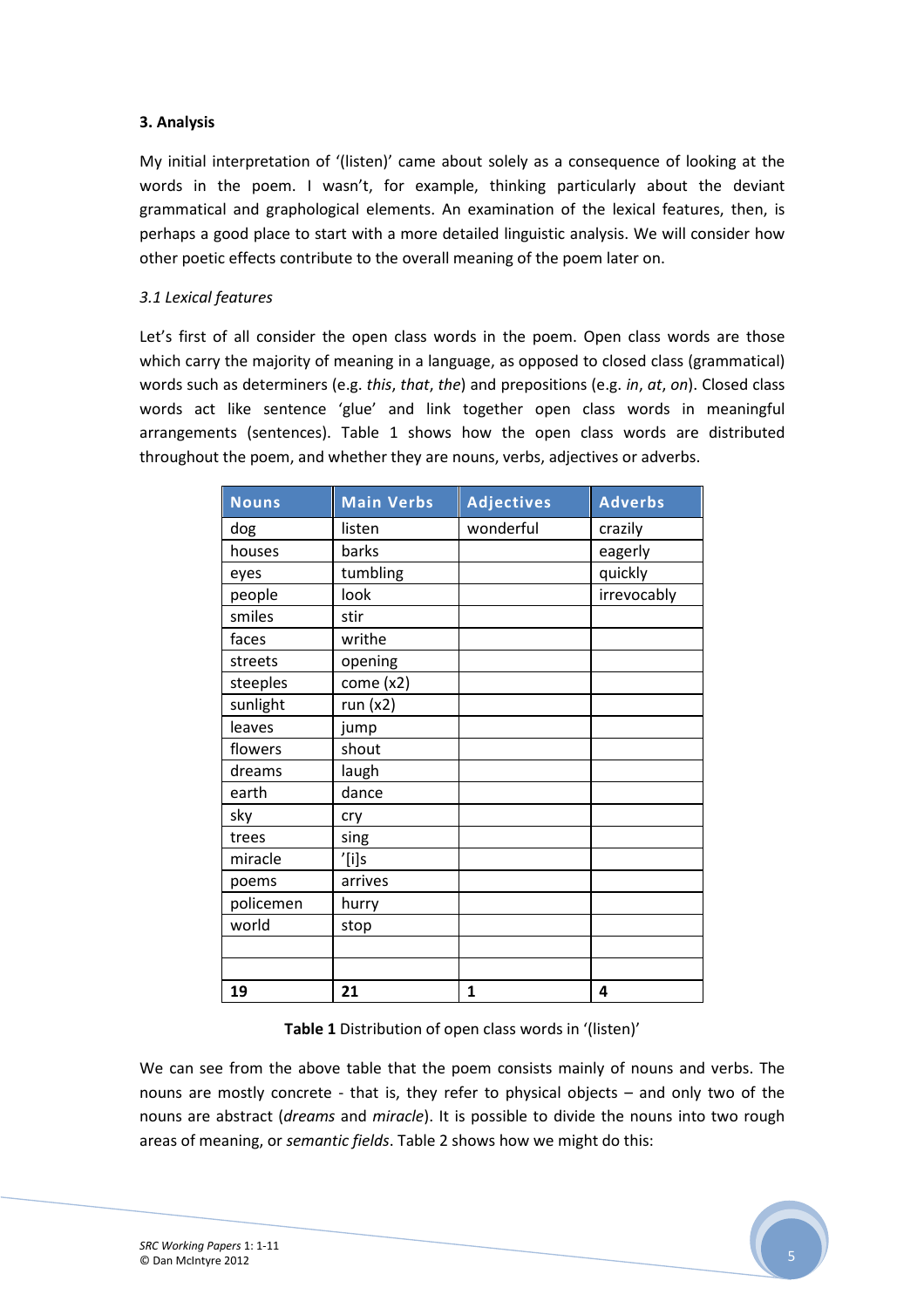| NOUNS RELATED TO NATURE                                                                     | NOUNS RELATED TO HUMANS            |
|---------------------------------------------------------------------------------------------|------------------------------------|
| dog, sunlight, leaves, flowers, earth, sky,   houses, eyes, people, smiles, faces, streets, |                                    |
| trees, miracle, world                                                                       | steeples, dreams, poems, policemen |

### Table 2 Distribution of nouns within two basic semantic classes

The mixture in the poem of nouns belonging to these two different semantic classes could be said to account for what we perceive as an interconnection between nature and man. My initial impression of the poem was that there was some kind of conflict between these two elements and this is explained in part by the above table. The two abstract nouns, dreams and *miracle*, could belong to either category and might be seen to connect the two semantic classes.

If we now look at the verbs in the poem we can see that they create a sense of immediacy as we read it. They also contribute to our understanding of it as an address to another person. All the verbs which are marked for tense (finite verbs) are in the present tense. So we have present simple verbs such as 'barks' [2], 'is' [19] and 'arrives' [24] and present progressive forms such as 'are [eagerly] tumb/ling' [6/7/8] and 'o-p-e-n-i-n-g/are' [12/13]. In addition to helping to establish the sense of immediacy, the progressive present participles ('tumbling' and 'opening') indicate the ongoing ('stretched') nature of the actions. This contributes to the idea of the inevitability of nature – Spring is arriving even as the poet speaks. This is also reinforced by the four adverbs of manner, which convey a sense of speed (quickly), excitement (crazily, eagerly) and inevitability (irrevocably).

The sense we get of the poem being an address to another person is achieved through the use of directive verbs. 12 of the verbs in the poem take this form (listen, look, come  $(x2)$ , run  $(x2)$ , jump, shout, laugh, dance, cry, sing). Directives can be used for commanding (Do your essay!), inviting (Come in), warning (Mind your head) etc. In '(listen)' they appear to be used (1) to plead with, and to urge the addressee to join in with, the speaker's celebration of Spring, and (2) to share in, and contribute to, his feelings of happiness (for example, in the lines 'run run/with me now' and 'sing for it's Spring'). Note, too, that in the final stanza there is a second person pronoun ('you') and that in line 29 this addressee is referred to as 'my darling', suggesting a romantic relationship between the speaker and whomever he/she<sup>2</sup> is addressing.

There are no unusual words in the poem – no neologisms, for example, and no unconventional affixation, which Cummings often uses in his other poems. However, some of the words are arranged on the page in a seemingly strange way. Wonderful, for example, runs across two lines and as a consequence is highly foregrounded. Dividing the word across the morphemes (wonder and ful) allows us two interpretative effects. We first read the word as the noun wonder, and then as the adjective wonderful. The graphological deviation here foregrounds the word and creates a density of meaning. Since deviation is such an apparent feature in '(listen)', it is worth examining it in more detail. We can also consider parallelism and the foregrounding effects that this creates.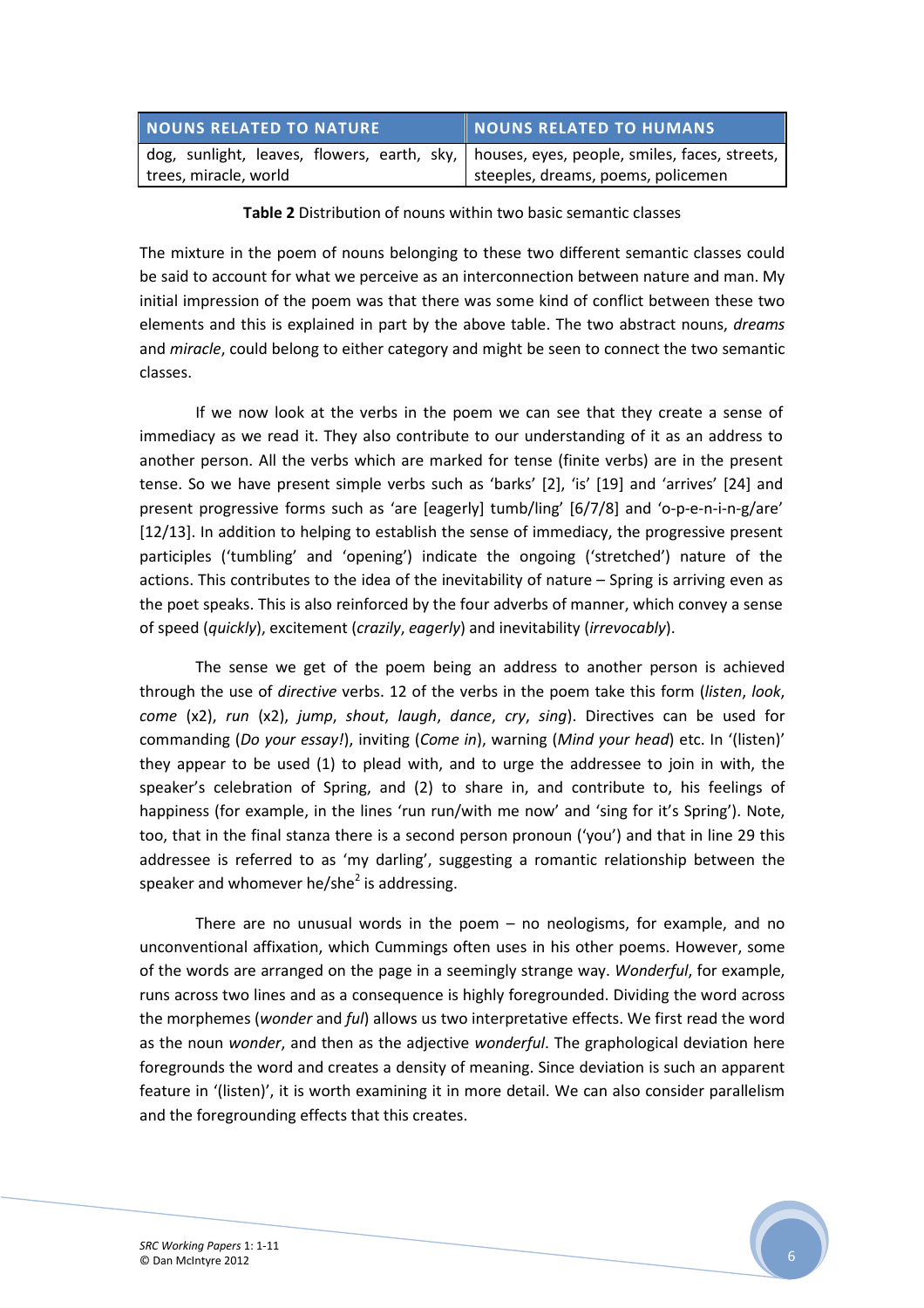#### 3.2 Deviation and parallelism

Perhaps the most striking aspect of deviation in '(listen)' is the almost constant use of lower case letters where we would normally expect capitals. This though is typical of Cumming's poetry and so we can't attribute any great significance to it, other than his desire to break with normal convention. However, one of the effects of this graphological deviation is to foreground any instances where Cummings does use capitalisation. Because of this we can infer that the word 'Spring' in line 19 is an important concept in the poem, since it is the first word we come across with initial capitalisation. Likewise, the final line of the poem [31] is heavily foregrounded by each word beginning with a capital letter. This emphasises the idea being expressed here; namely that nothing (least of all poetry) and nobody is able to stop the progression of Spring or the poet's love for his addressee - not even conventionally powerful people such as policemen. Cummings perhaps chooses 'policemen' because they are a prototypical example of powerful people.

In addition to the graphological deviations, there are also a number of grammatical deviations in the poem. Many of these occur through Cummings' tendency to use punctuation where it would not normally be necessary. So, for instance, we get phrases being bracketed where there is no grammatical need, in order to express the notion of two events happening at the same time. An example would be in lines 12 and 13 – 'o-p-e-n-i-ng/are(leaves;flowers)dreams'. Here, the bracketed part of line 13 seems to mean that leaves and flowers are physically opening at the same time as the poet's dreams are opening metaphorically. Again, this contributes to our understanding of the poem as being very active and dynamic. Note the additional semantic deviation here  $-$  dreams cannot actually open and so this part of the line is foregrounded too, possibly to suggest that with the arrival of Spring the speaker becomes more aware of his dreams and aspirations, more 'open' in the sense of receptive and unguarded.

Cummings tries to capture the idea of a multitude of thoughts occurring simultaneously by breaking grammatical conventions. In addition to his use of bracketed phrases, groups of nouns are often run together without punctuation (e.g. lines 3 to 6 and line 22), and we also find both definite and indefinite reference within the same clause ('this a dog barks'; a possible explanation for this is that this is used to show that the speaker is referring to a specific dog, but  $a$  is also used because the speaker is not familiar with the animal – i.e. is not aware of its name. By using both definite and indefinite reference the poet is able to convey this idea.). Such features, remember, are what Blackmur (1954) dismissed as 'peculiarities'. However, if we examine these closely we can see that there is actually a systematicity to the deviations, and that they do indeed contribute to meaning. We can see an example of this in lines 7 and 8. Here, Cummings divides the word tumbling so that the progressive morpheme  $-ina$  appears on a separate line. This foregrounds the verb and also creates a homological effect, or what Short (2000) refers to as a 'graphologysymbolic' effect. This is where a word or a piece of text actually looks like the concept that it represents - for example, if I were to write the word 'outline' like this, or the word 'w<sup>o</sup>b<sup>b</sup>l<sub>y</sub>' like this. In lines 7 and 8 the verb appears to 'tumble' from one line to the next and so we understand the action to be an important concept within the poem. Similarly, in line 12 Cummings uses deviant punctuation to split the progressive participle 'opening' into its

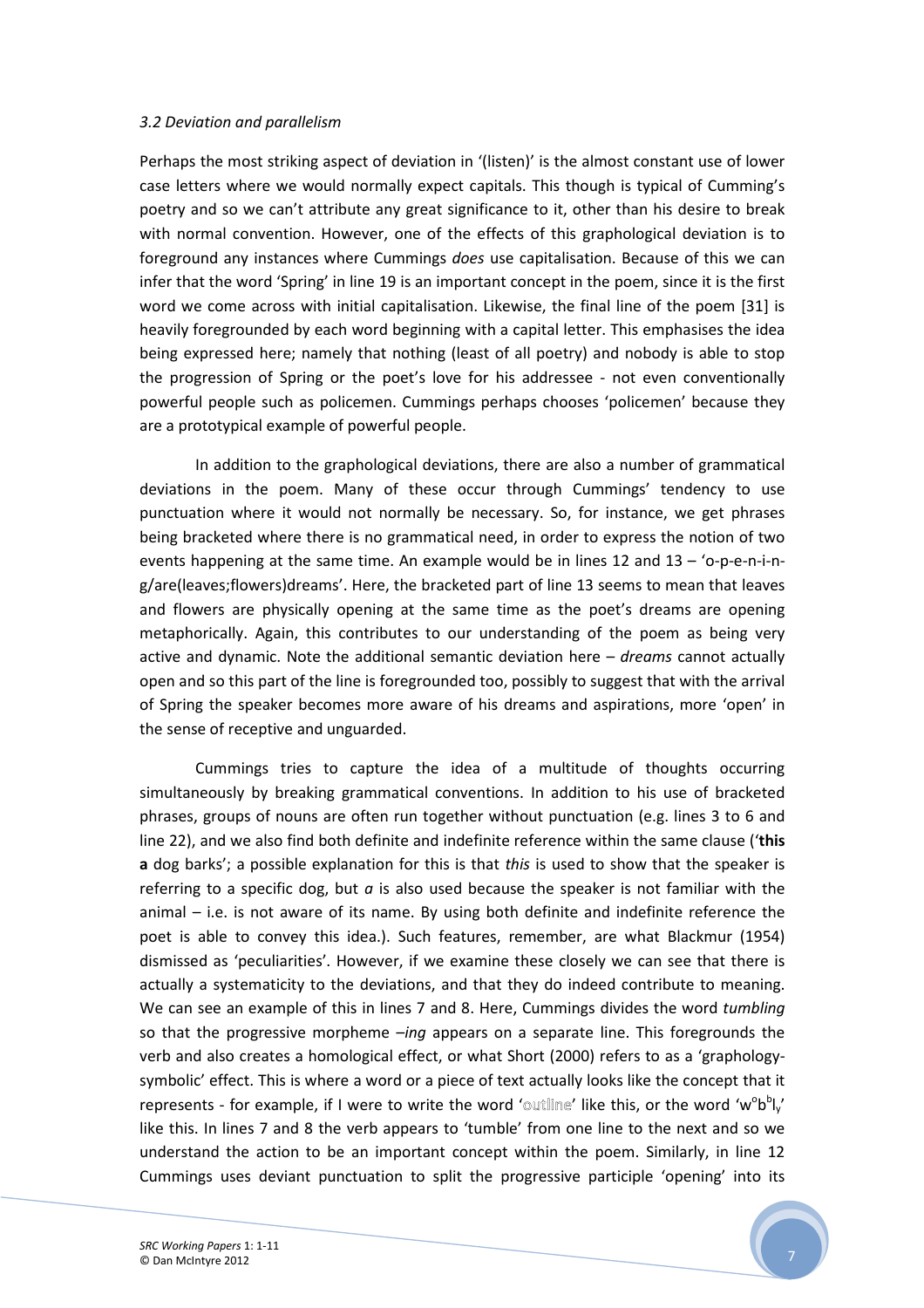component letters ('o-p-e-n-i-n-g'). Again this foregrounds the verb and creates the homological effect of the word actually opening. Notice as well that the hyphens also suggest that the opening is a long, drawn-out process, reminiscent of the slowness with which flowers bloom, especially when contrasted with the following line which contains no spaces between words and punctuation marks.

If we look closely at the occurrences of graphological deviation in the poem, we can see that it often works to foreground the dynamic verbs – those verbs which imply action of some sort. Line 10 ('-look-') is an example of this. The line consists of a single verb in the imperative mood, foregrounded by a hyphen either side of it. The initial verb of line 14 is also foregrounded due to the deviant punctuation (a comma is used to begin the line). And in line 11 ('selves,stir:writhe') the verbs are foregrounded through being connected by a colon and by the lack of spaces between words.

Other actions are foregrounded in different ways. In line 15 we get repetition of the verb, and in lines 16, 17 and 18 the verbs occur in an unpunctuated list, with the list in brackets running on to a new line. And line 12 is foregrounded at a number of different levels; graphology (which we have already mentioned), grammar (through an inversion of the expected subject-verb-object word order, which has the effect of placing the emphasis of the clause on the action) and semantics  $-$  by having an inanimate abstract noun ('dreams') functioning as the subject of a dynamic verb. All these deviations focus our attention on the actions in '(listen)' and contribute to the sense we have of the poem being very dynamic. You can see, then, that our stylistic analysis is so far upholding our initial interpretation of the poem.

In addition to the graphological deviation in the poem, there is also some degree of graphological parallelism in the arrangement of the poem into stanzas. There are several possible ways of describing the graphological organisation of the poem. It may be seen as five 6-line stanzas (the first line of each stanza being separated from the remaining 5 by a line space), with a stand-alone line at the end of the poem. Alternatively, we might describe it as being made up of five 5-line stanzas, all interspersed with a single line. However you prefer to see it, what this seems to suggest is that there is some order to the poem. It is not the chaotic graphological jumble that it first appears. It is difficult, though, to know what to make of the parallel structure of the poem, and if we were to try and relate it to our initial impression of the poem it would be a pretty tenuous interpretation. However, one researcher who has studied a number of Cummings poems suggests that graphological parallelism is a significant stylistic feature in his poetry. Dixit (1977) studied a corpus of E. E. Cummings poems in detail and concluded that, far from being arbitrary examples of deviation, the poems are, in fact, systematically deviant. She explains that:

When the poet chooses to talk about spring, his poem displays a regular cyclic structure like that of the seasons themselves.

(Dixit 1977: 87-88)

Obviously, it is no accident that Cummings structured the poem as he did, and the above is one possible explanation as to why.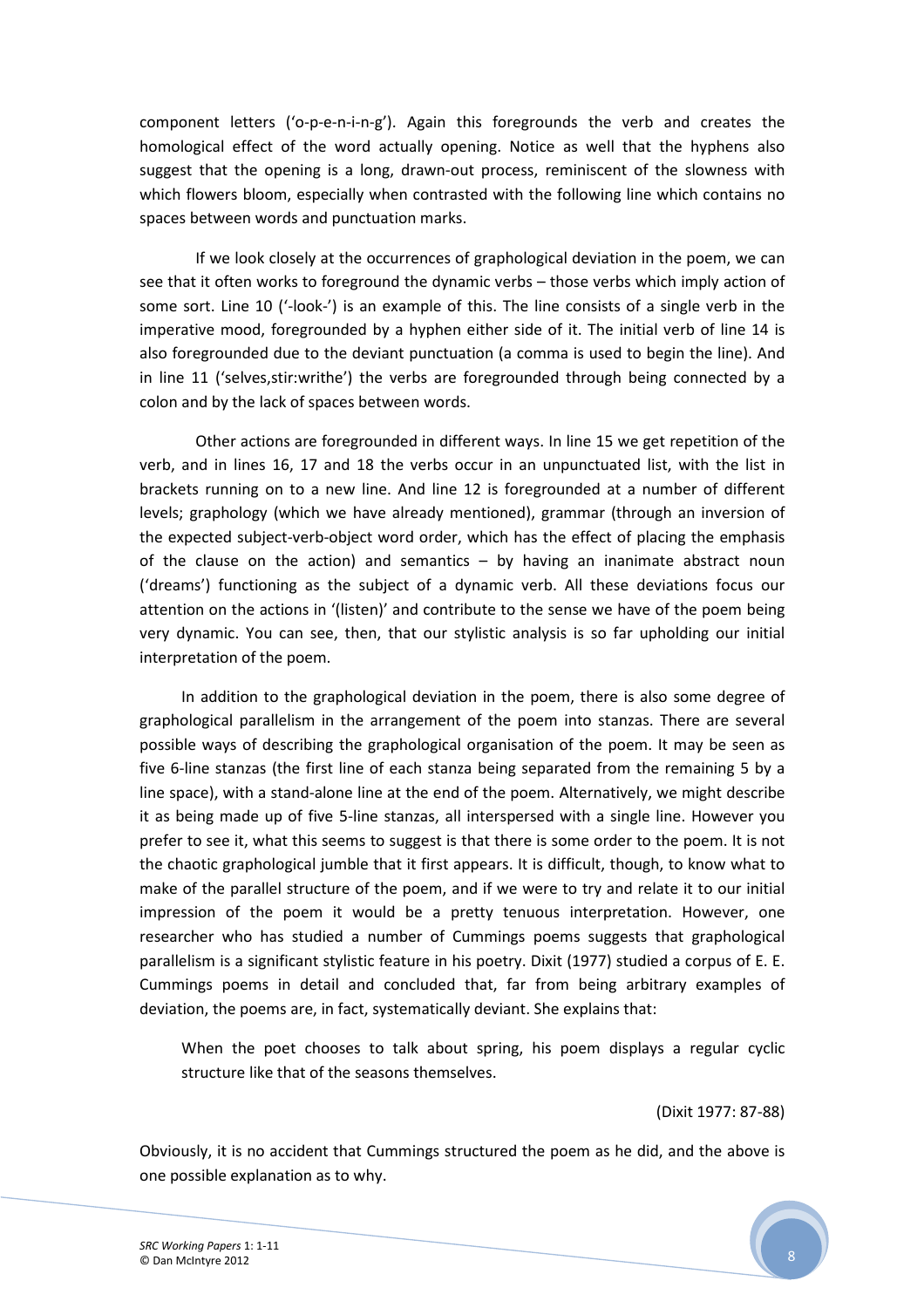Another instance of parallelism in the poem occurs at the phonological level, where we find the repetition of particular sounds. Although '(listen)' does not have a rhyme scheme of any regularity (in fact, all that saves it from being defined as free verse is the regularity of its graphological organisation on the page), Cummings does make use of internal rhyme at particular points within the poem. There is no strict pattern to its occurrence, yet there is some degree of phonological parallelism in each stanza except the last two. $3$  Often we find a repetition of vowel sounds in words in close proximity to each other, as we can see in the examples below (repeated vowel sounds are in bold):

| how crazily houses<br>/hau kreizili hauzəz/             | $[3]$  |
|---------------------------------------------------------|--------|
| eyes people smiles<br>/aiz pi:pəl smailz/               | [4]    |
| steeples are eagerly<br>/sti:pəlzə <sup>r</sup> i:zılı/ | [6]    |
| wonder/ful sunlight<br>/wundafal sunlait/               | [8, 9] |
| come quickly come,<br>/kum kw <b>i</b> kl <b>i</b> kum/ | [14]   |
| sing) for it's Spring<br>/ $\sin$ fərı?s prı $\eta'$    | [19]   |

What we can note from this is that the absence of phonological parallelism in the last stanza again foregrounds this part of the poem. The last stanza, then, is heavy with deviation, which suggests it is important in interpretative terms.

### 3.3 Congruence of foregrounding in the final stanza

As we have seen so far, there is a strong element of foregrounding in the final stanza of '(listen)'. This is what Leech (1969) describes as 'congruence' of foregrounding, which is where we get lots of different types of foregrounding occurring at once. This is obviously very important for our interpretation of the poem but before coming to any overall conclusion about meaning, let's consider again exactly what elements are foregrounded here.

First there is the internal deviation we noticed with the initial capitalisation of each word in the last line. Secondly, unlike in the other stanzas, there is a lack of any sort of phonological parallelism, and (disregarding the obvious lack of punctuation) the grammatical ordering of the stanza follows conventional rules of syntax. What is interesting about these foregrounded elements is that they are all the result of internal deviation, and are all foregrounded because they conform to our normal expectations of written language! In addition to the numerous deviant features of the poem in the other stanzas, what we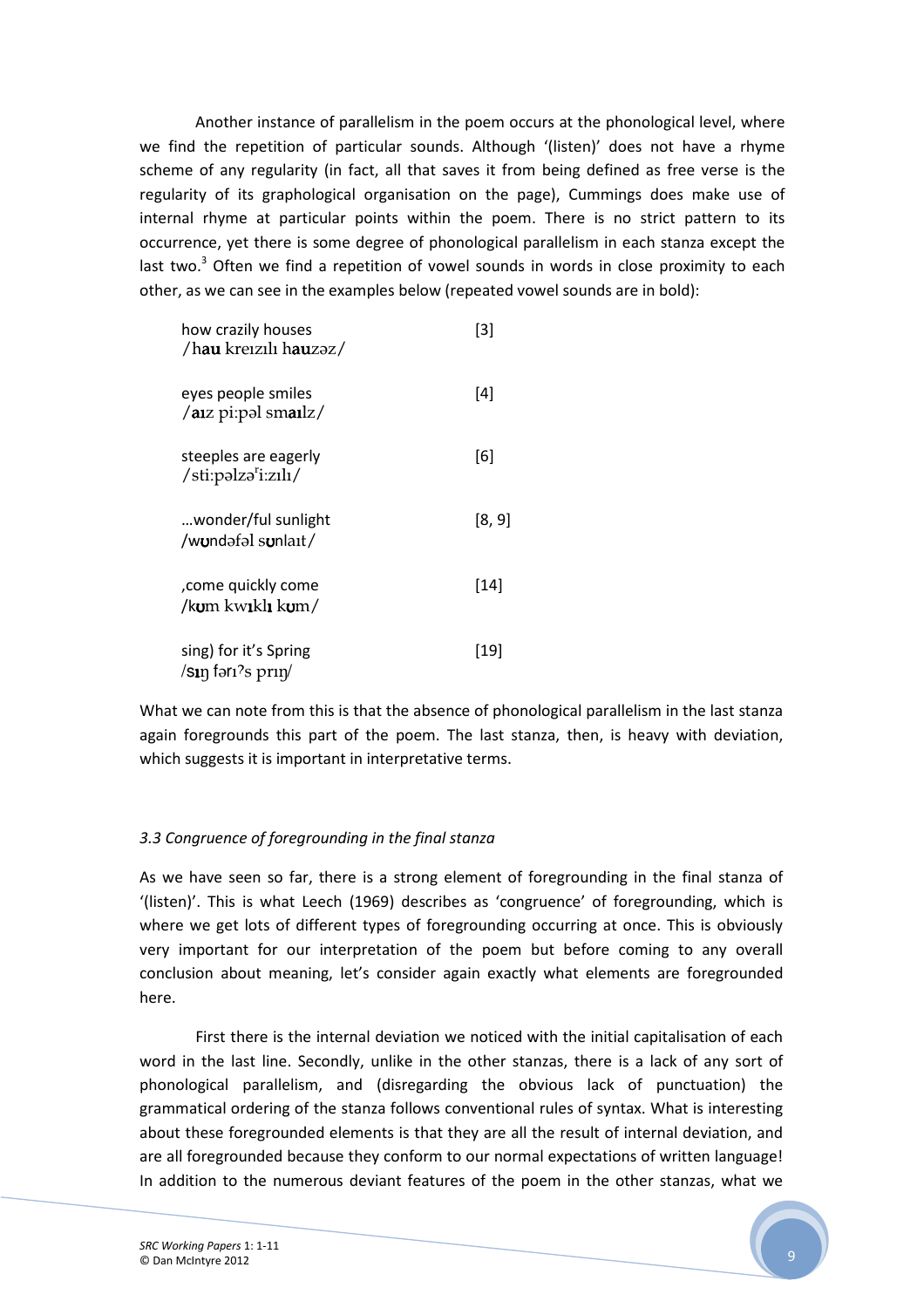have in the last stanza is a kind of 'reverse' deviation. The most strongly foregrounded features of '(listen)' are those which we would usually define as 'normal'.

The effect of all this is to make it unusually easy for us to understand the last stanza. There is no difficult interpretative work to do (in comparison to the rest of the poem) and so the final message of the poem is made extremely clear; nothing and nobody can stop the progress of Spring and the poet's love – the implication being, perhaps, that we should not struggle against these forces, but simply resign ourselves to accepting and becoming participants in them.

### 4. Conclusion

Now we have analysed the poem stylistically we are in a position to write some sort of conclusion to our study. Here, you can reflect on whether or not your initial interpretation was borne out, and on those features of the text which you were perhaps not able to account for.

My analysis of '(listen)' shows how we can use stylistics to uphold an interpretation of a poem, and how it can also highlight elements of a poem that we might otherwise miss. It also enables us to speculate with more certainty on precisely why E. E. Cummings chooses to use such seemingly odd stylistic techniques in '(listen)'. For example, we saw that deviant punctuation is linked to the foregrounding of dynamic verbs, explaining why we perceive so much 'movement' in the poem. Analysing the poem stylistically also highlights how the most internally deviant features of the poem are those which we would usually consider to be 'normal', non-deviant language in both everyday communication and within poetry, and suggests a reason as to why this might be. Stylistics, then, is helpful in explaining parts of a text which we might not otherwise understand.

There are particular features of the poem, though, which I have not been able to account for. For example, I can't explain the comma between 'selves' and 'stir' in line 11, and I'm not sure about the relevance of the colon just before 'every' in line 23. A stylistic analysis which could account for these factors would obviously supersede the one I have given.

 In general though, I have shown how the linguistic features of a poem are directly related to meaning, and in doing so I have upheld my initial interpretation of '(listen)'. Of course, mine is not the only interpretation which could be given to the poem. However, by using a systematic analytical technique like stylistics we can ensure that our interpretation is as explicit and grounded in fact as it can be. It is also highly likely that any other stylistic analysis of the poem would include at least some of my conclusions. I hope, then, that I have shown you how to explain why a text makes you feel a particular way, and that I have gone some way towards convincing you that stylistics is a useful tool for anybody interpreting literary texts.